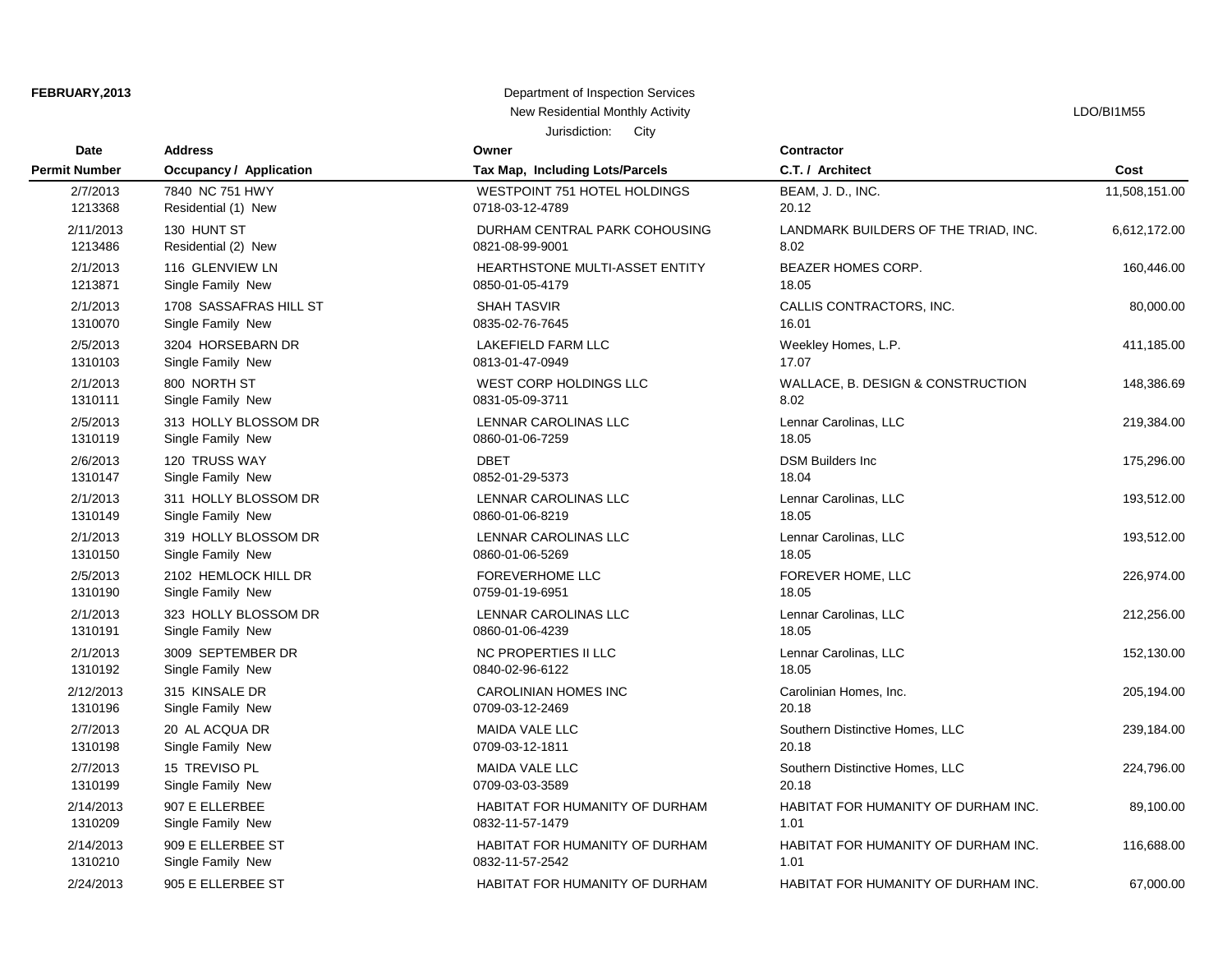| Date                 | <b>Address</b>          | Owner                           | Contractor                             |      |
|----------------------|-------------------------|---------------------------------|----------------------------------------|------|
| <b>Permit Number</b> | Occupancy / Application | Tax Map, Including Lots/Parcels | C.T. / Architect                       | Cost |
| 1310213              | Single Family New       | 0832-11-57-1426                 | 1.01                                   |      |
| 2/22/2013            | 141 VICTORIAN OAKS DR   | STANDARD PACIFIC OF THE         | STANDARD PACIFIC OF THE CAROLINAS, LLC | 203  |
| 1310222              | Single Family New       | 0729-01-15-4161                 | 20.11                                  |      |
| 2/1/2013             | 1904 HEMLOCK HILL DR    | <b>FOREVERHOME LLC</b>          | FOREVER HOME, LLC                      | 242  |
| 1310224              | Single Family New       | 0850-03-10-7213                 | 18.05                                  |      |
| 2/7/2013             | 4601 MYRA GLEN PL       | MERITAGE HOMES OF NORTH         | Meritage Homes of North Carolina, Inc. | 231  |
| 1310225              | Single Family New       | 0709-03-14-3202                 | 20.18                                  |      |
| 2/14/2013            | 4615 MARENA PL          | MERITAGE HOMES OF NORTH         | Meritage Homes of North Carolina, Inc. | 253  |
| 1310226              | Single Family New       | 0709-03-14-2368                 | 20.18                                  |      |
| 2/5/2013             | 5306 WESTON DOWNS DR    | MERITAGE HOMES OF NORTH         | Meritage Homes of North Carolina, Inc. | 231  |
| 1310228              | Single Family New       | 0709-03-14-2051                 | 20.18                                  |      |
| 2/1/2013             | 205 CALLANDALE LN       | HEARTHSTONE MULTI-ASSET ENTITY  | BEAZER HOMES CORP.                     | 233  |
| 1310230              | Single Family New       | 0840-04-93-6073                 | 18.05                                  |      |
| 2/11/2013            | 908 HALE ST             | MONSEIN INVESTMENTS LLC         | ALUMINUM CO OF N.C.                    | 77   |
| 1310237              | Single Family New       | 0822-13-13-7544                 | 4.02                                   |      |
| 2/11/2013            | 913 ROSEHILL AVE        | MONSEIN INVESTMENTS LLC         | ALUMINUM CO OF N.C.                    | 177  |
| 1310238              | Duplex New              | 0822-13-13-2616                 | 4.02                                   |      |
| 2/14/2013            | 316 SYLVIAS CT          | FIRST SOUTH BANK                | <b>GARMAN HOMES, LLC</b>               | 158  |
| 1310243              | Single Family New       | 0851-03-40-7736                 | 18.05                                  |      |
| 2/14/2013            | 312 SYLVIAS CT          | <b>FIRST SOUTH BANK</b>         | <b>GARMAN HOMES, LLC</b>               | 195  |
| 1310244              | Single Family New       | 0851-03-40-7931                 | 18.05                                  |      |
| 2/22/2013            | 314 SYLVIAS CT          | <b>FIRST SOUTH BANK</b>         | <b>GARMAN HOMES, LLC</b>               | 163  |
| 1310245              | Single Family New       | 0851-03-40-7833                 | 18.05                                  |      |
| 2/22/2013            | 320 SYLVIAS CT          | <b>FIRST SOUTH BANK</b>         | <b>GARMAN HOMES, LLC</b>               | 152  |
| 1310250              | Single Family New       | 0851-03-40-7538                 | 18.05                                  |      |
| 2/7/2013             | 120 DANEBORG RD         | KB HOME RALEIGH DURHAM INC      | KB HOME, RALEIGH-DURHAM LLC            | 255  |
| 1310251              | Single Family New       | 0850-03-13-6669                 | 18.05                                  |      |
| 2/5/2013             | 1701 WADDELL CT         | MREC BRIGHTLEAF LLC             | HORTON, D.R., INC.-TORREY              | 251  |
| 1310262              | Single Family New       | 0850-03-02-6177                 | 18.05                                  |      |
| 2/5/2013             | 321 HOLLY BLOSSOM DR    | LENNAR CAROLINAS LLC            | Lennar Carolinas, LLC                  | 213  |
| 1310266              | Single Family New       | 0860-01-06-4299                 | 18.05                                  |      |
| 2/5/2013             | 3011 SEPTEMBER DR       | NC PROPERTIES II LLC            | Lennar Carolinas, LLC                  | 146  |
| 1310267              | Single Family New       | 0840-02-96-6038                 | 18.05                                  |      |
| 2/5/2013             | 4210 AMBER STONE WAY    | <b>CIMLAND LLC</b>              | CIMARRON CAPITAL, INC.                 | 154  |
| 1310273              | Single Family New       | 0843-02-77-5781                 | 18.01                                  |      |
| 2/5/2013             | 1404 FALLING STAR WAY   | <b>BEAZER HOMES CORP</b>        | <b>BEAZER HOMES CORP.</b>              | 211  |
| 1210279              | Single Family Now       | 0252.04.44.0070                 | 1 Q O A                                |      |

Jurisdiction: City **FEBRUARY, 2013** Department of Inspection Services New Residential Monthly Activity **LACTION** CONSULTER THE RESIDENT OF THE RESIDENT OF THE RESIDENT OF THE RESIDENT OF THE RESIDENT OF THE RESIDENT OF THE RESIDENT OF THE RESIDENT OF THE RESIDENT OF THE RESIDENT OF THE RESID

| <b>Number</b> | Occupancy / Application | Tax Map, Including Lots/Parcels | <b>C.I./ Architect</b>                 | COST       |
|---------------|-------------------------|---------------------------------|----------------------------------------|------------|
| 1310213       | Single Family New       | 0832-11-57-1426                 | 1.01                                   |            |
| 2/22/2013     | 141 VICTORIAN OAKS DR   | STANDARD PACIFIC OF THE         | STANDARD PACIFIC OF THE CAROLINAS, LLC | 203,676.00 |
| 1310222       | Single Family New       | 0729-01-15-4161                 | 20.11                                  |            |
| 2/1/2013      | 1904 HEMLOCK HILL DR    | <b>FOREVERHOME LLC</b>          | FOREVER HOME, LLC                      | 242,088.00 |
| 1310224       | Single Family New       | 0850-03-10-7213                 | 18.05                                  |            |
| 2/7/2013      | 4601 MYRA GLEN PL       | <b>MERITAGE HOMES OF NORTH</b>  | Meritage Homes of North Carolina, Inc. | 231,660.00 |
| 1310225       | Single Family New       | 0709-03-14-3202                 | 20.18                                  |            |
| 2/14/2013     | 4615 MARENA PL          | MERITAGE HOMES OF NORTH         | Meritage Homes of North Carolina, Inc. | 253,110.00 |
| 1310226       | Single Family New       | 0709-03-14-2368                 | 20.18                                  |            |
| 2/5/2013      | 5306 WESTON DOWNS DR    | MERITAGE HOMES OF NORTH         | Meritage Homes of North Carolina, Inc. | 231,066.00 |
| 1310228       | Single Family New       | 0709-03-14-2051                 | 20.18                                  |            |
| 2/1/2013      | 205 CALLANDALE LN       | HEARTHSTONE MULTI-ASSET ENTITY  | BEAZER HOMES CORP.                     | 233,640.00 |
| 1310230       | Single Family New       | 0840-04-93-6073                 | 18.05                                  |            |
| 2/11/2013     | 908 HALE ST             | MONSEIN INVESTMENTS LLC         | ALUMINUM CO OF N.C.                    | 77,616.00  |
| 1310237       | Single Family New       | 0822-13-13-7544                 | 4.02                                   |            |
| 2/11/2013     | 913 ROSEHILL AVE        | MONSEIN INVESTMENTS LLC         | ALUMINUM CO OF N.C.                    | 177,408.00 |
| 1310238       | Duplex New              | 0822-13-13-2616                 | 4.02                                   |            |
| 2/14/2013     | 316 SYLVIAS CT          | <b>FIRST SOUTH BANK</b>         | <b>GARMAN HOMES, LLC</b>               | 158,700.00 |
| 1310243       | Single Family New       | 0851-03-40-7736                 | 18.05                                  |            |
| 2/14/2013     | 312 SYLVIAS CT          | <b>FIRST SOUTH BANK</b>         | <b>GARMAN HOMES, LLC</b>               | 195,822.00 |
| 1310244       | Single Family New       | 0851-03-40-7931                 | 18.05                                  |            |
| 2/22/2013     | 314 SYLVIAS CT          | <b>FIRST SOUTH BANK</b>         | <b>GARMAN HOMES, LLC</b>               | 163,900.00 |
| 1310245       | Single Family New       | 0851-03-40-7833                 | 18.05                                  |            |
| 2/22/2013     | 320 SYLVIAS CT          | <b>FIRST SOUTH BANK</b>         | <b>GARMAN HOMES, LLC</b>               | 152,000.00 |
| 1310250       | Single Family New       | 0851-03-40-7538                 | 18.05                                  |            |
| 2/7/2013      | 120 DANEBORG RD         | KB HOME RALEIGH DURHAM INC      | KB HOME, RALEIGH-DURHAM LLC            | 255,354.00 |
| 1310251       | Single Family New       | 0850-03-13-6669                 | 18.05                                  |            |
| 2/5/2013      | 1701 WADDELL CT         | <b>MREC BRIGHTLEAF LLC</b>      | HORTON, D.R., INC.-TORREY              | 251,394.00 |
| 1310262       | Single Family New       | 0850-03-02-6177                 | 18.05                                  |            |
| 2/5/2013      | 321 HOLLY BLOSSOM DR    | LENNAR CAROLINAS LLC            | Lennar Carolinas, LLC                  | 213,840.00 |
| 1310266       | Single Family New       | 0860-01-06-4299                 | 18.05                                  |            |
| 2/5/2013      | 3011 SEPTEMBER DR       | NC PROPERTIES II LLC            | Lennar Carolinas, LLC                  | 146,454.00 |
| 1310267       | Single Family New       | 0840-02-96-6038                 | 18.05                                  |            |
| 2/5/2013      | 4210 AMBER STONE WAY    | <b>CIMLAND LLC</b>              | CIMARRON CAPITAL, INC.                 | 154,176.00 |
| 1310273       | Single Family New       | 0843-02-77-5781                 | 18.01                                  |            |
| 2/5/2013      | 1404 FALLING STAR WAY   | <b>BEAZER HOMES CORP</b>        | <b>BEAZER HOMES CORP.</b>              | 211,794.00 |
| 1310278       | Single Family New       | 0852-04-44-9070                 | 18.04                                  |            |
|               |                         |                                 |                                        |            |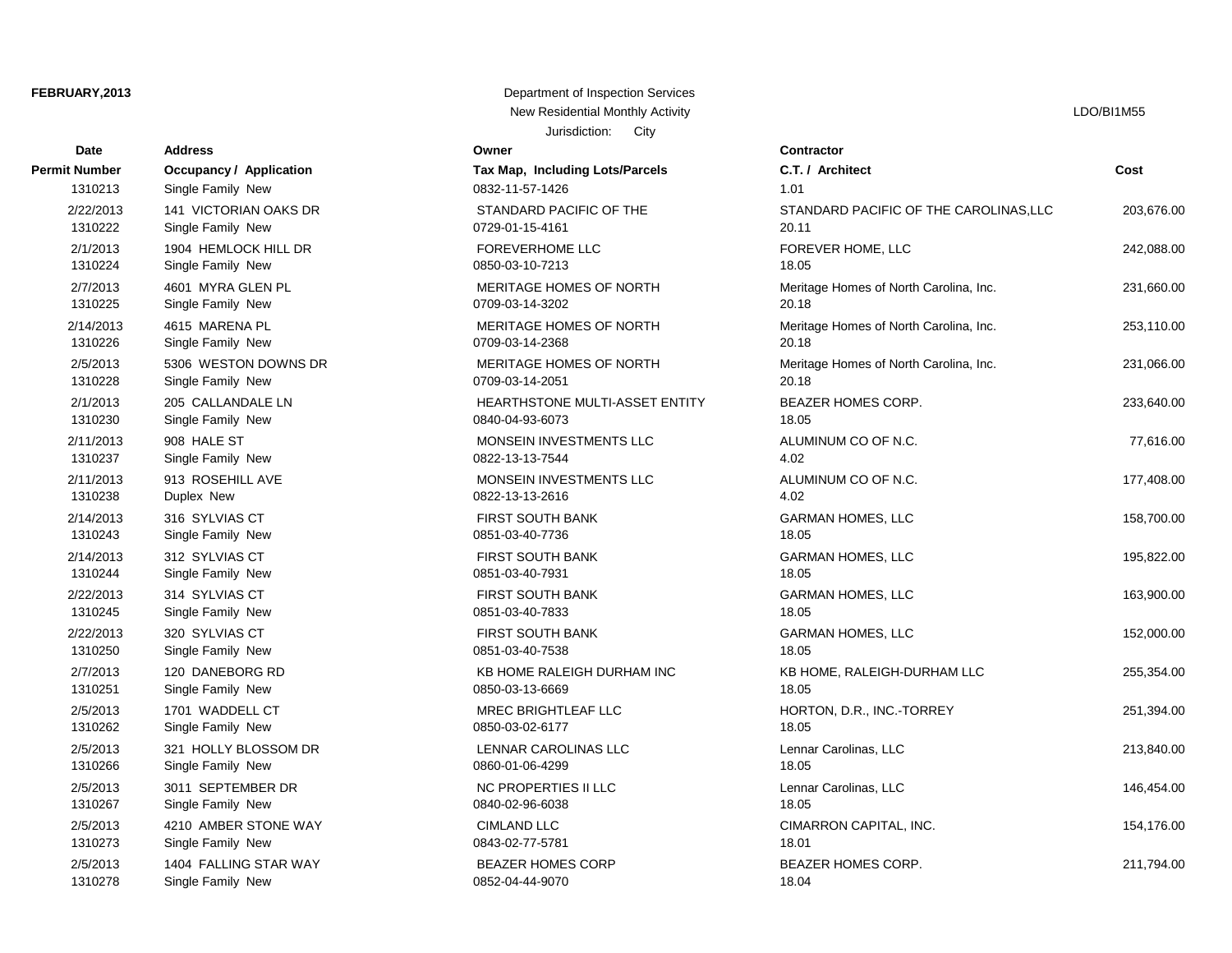| <b>Date</b>   | <b>Address</b>                 | Owner                                 | Contractor      |
|---------------|--------------------------------|---------------------------------------|-----------------|
| Permit Number | <b>Occupancy / Application</b> | Tax Map, Including Lots/Parcels       | C.T. / Arch     |
| 2/5/2013      | 1407 GOLDEN EAGLE DR           | <b>BEAZER HOMES CORP</b>              | <b>BEAZER H</b> |
| 1310279       | Single Family New              | 0852-03-43-7648                       | 18.04           |
| 2/12/2013     | <b>148 TORREY HEIGHTS LN</b>   | FOREVERHOME-ALEXANDER LLC             | <b>FOREVER</b>  |
| 1310286       | Townhouse New                  | 0758-01-49-5890                       | 20.14           |
| 2/12/2013     | 150 TORREY HEIGHTS LN          | FOREVERHOME-ALEXANDER LLC             | <b>FOREVER</b>  |
| 1310287       | <b>Townhouse New</b>           | 0758-01-49-5850                       | 20.14           |
| 2/12/2013     | <b>152 TORREY HEIGHTS LN</b>   | FOREVERHOME-ALEXANDER LLC             | <b>FOREVER</b>  |
| 1310288       | <b>Townhouse New</b>           | 0758-01-49-5820                       | 20.14           |
| 2/12/2013     | 154 TORREY HEIGHTS LN          | FOREVERHOME-ALEXANDER LLC             | <b>FOREVER</b>  |
| 1310289       | Townhouse New                  | 0758-01-49-4880                       | 20.14           |
| 2/14/2013     | 3240 OLD CHAPEL HILL RD        | <b>B WALLACE DESIGN &amp;</b>         | WALLACE,        |
| 1310290       | Single Family New              | 0810-11-56-4166                       | 20.15           |
| 2/25/2013     | 2 SAGEWOOD PL                  | LIN SHUS                              | DAVES, SO       |
| 1310301       | Single Family New              | 0813-02-58-6677                       | 17.07           |
| 2/7/2013      | 910 WOOD CHAPEL LN             | BILL CLARK HOMES OF RALEIGH           | <b>CLARK HO</b> |
| 1310303       | Single Family New              | 0749-02-96-8760                       | 18.05           |
| 2/7/2013      | 4502 COTTENDALE DR             | BILL CLARK HOMES OF RALEIGH           | <b>CLARK HO</b> |
| 1310304       | Single Family New              | 0759-01-06-2009                       | 18.05           |
| 2/14/2013     | 2136 SCARLET SAGE DR           | <b>CARDINAL LAKE OWNERS</b>           | <b>BEAZER H</b> |
| 1310307       | Single Family New              | 0852-04-54-5428                       | 18.04           |
| 2/7/2013      | 107 GLENVIEW LN                | <b>HEARTHSTONE MULTI-ASSET ENTITY</b> | <b>BEAZER H</b> |
| 1310308       | Single Family New              | 0850-01-05-3421                       | 18.05           |
| 2/7/2013      | 25 WHITE SPRUCE CT             | <b>BEAZER HOMES CORP</b>              | <b>BEAZER H</b> |
| 1310309       | Single Family New              | 0739-02-58-1501                       | 20.14           |
| 2/7/2013      | 111 CALLANDALE LN              | <b>HEARTHSTONE MULTI-ASSET ENTITY</b> | <b>BEAZER H</b> |
| 1310310       | Single Family New              | 0840-04-92-4775                       | 18.05           |
| 2/7/2013      | 5 HIDDEN RIDGE CT              | <b>D R HORTON INC</b>                 | HORTON, I       |
| 1310311       | Single Family New              | 0709-02-88-3283                       | 20.18           |
| 2/7/2013      | 205 STROLLING WAY              | <b>D R HORTON INC</b>                 | HORTON,         |
| 1310312       | Single Family New              | 0709-02-88-5198                       | 20.18           |
| 2/7/2013      | 218 STROLLING WAY              | <b>D R HORTON INC</b>                 | HORTON,         |
| 1310313       | Single Family New              | 0709-02-88-3141                       | 20.18           |
| 2/10/2013     | 308 HALES WOOD RD              | OZ DEVELOPERS LLC                     | HAGOOD I        |
| 1310316       | Single Family New              | 9797-02-98-5534                       | 20.12           |
| 2/10/2013     | 324 HALES WOOD RD              | OZ DEVELOPERS LLC                     | HAGOOD I        |
| 1310317       | Single Family New              | 9797-02-98-2192                       | 20.12           |
| 0/10/2012     | 4CO4 MADENIA DI                | MEDITACE HOMES OF MODTH               | $M$ oritogo $H$ |

Jurisdiction: City **FEBRUARY, 2013** Department of Inspection Services New Residential Monthly Activity Later and Activity LDO/BI1M55

# 1310279 Single Family New 0852-03-43-7648 18.04 1310286 Townhouse New 0758-01-49-5890 20.14 1310287 Townhouse New 0758-01-49-5850 20.14 1310288 Townhouse New 0758-01-49-5820 20.14 1310289 Townhouse New 0758-01-49-4880 20.14 1310290 Single Family New 0810-11-56-4166 20.15 1310301 Single Family New 0813-02-58-6677 17.07 1310304 Single Family New 0759-01-06-2009 18.05 1310307 Single Family New 0852-04-54-5428 18.04 1310308 Single Family New 0850-01-05-3421 18.05 1310309 Single Family New 0739-02-58-1501 20.14 1310310 Single Family New 0840-04-92-4775 18.05 1310311 Single Family New 0709-02-88-3283 20.18 1310312 Single Family New 0709-02-88-5198 20.18 1310313 Single Family New 0709-02-88-3141 20.18 2/10/2013 4601 MARENA PL MERITAGE HOMES OF NORTH Meritage Homes of North Carolina, Inc. 252,780.00 1310316 Single Family New 9797-02-98-5534 20.12 1310317 Single Family New 9797-02-98-2192 20.12

**Permit Number Permit Application C.T. / Architect Cost Cost** 2/5/2013 1407 GOLDEN EAGLE DR BEAZER HOMES CORP BEAZER HOMES CORP. 184,602.00 POREVERHOME-ALEXANDER LLC FOREVER HOME, LLC 158,202.00 POREVERHOME-ALEXANDER LLC FOREVER HOME, LLC 1200 146,982.00 2/12/2013 152 TORREY HEIGHTS LN FOREVERHOME-ALEXANDER LLC FOREVER HOME, LLC 149,886.00 2/12/2013 154 TORREY HEIGHTS LN FOREVERHOME-ALEXANDER LLC FOREVER HOME, LLC 158,202.00 26,720.00 B WALLACE DESIGN & WALLACE, B. DESIGN & CONSTRUCTION 126,720.00 2/25/2013 2 DAVES, SCOTT, CONST CO,INC 865,000.00 BILL CLARK HOMES OF RALEIGH CLARK HOMES OF RALEIGH, LLC, BILL 237,072.00 BILL CLARK HOMES OF RALEIGH CLARK HOMES OF RALEIGH, LLC, BILL 237,072.00 2/14/2013 2136 SCARLET SAGE DR CARDINAL LAKE OWNERS BEAZER HOMES CORP. 184,602.00 2/7/2013 107 GLENVIEW LN HEARTHSTONE MULTI-ASSET ENTITY BEAZER HOMES CORP. 205,788.00 PEAZER HOMES CORP BEAZER HOMES CORP. 200,444.00 2/7/2013 111 CALLANDALE LN HEARTHSTONE MULTI-ASSET ENTITY BEAZER HOMES CORP. 243,672.00 2/7/2013 BR HORTON INC CT DR., INC.-TORREY 192,060.00 2/7/2013 205 STROLLING WAY D R HORTON INC HORTON, D.R., INC.-TORREY 244,860.00 2/7/2013 218 STROLLING WAY D R HORTON INC HORTON, D.R., INC.-TORREY 253,242.00 02 DEVELOPERS LLC 

and the HAGOOD HOMES OF WILMINGTON  $\overline{a}$  DEVELOPERS LLC 2/10/2013 324 HALES WOOD RD OZ DEVELOPERS LLC HAGOOD HOMES OF WILMINGTON 217,932.00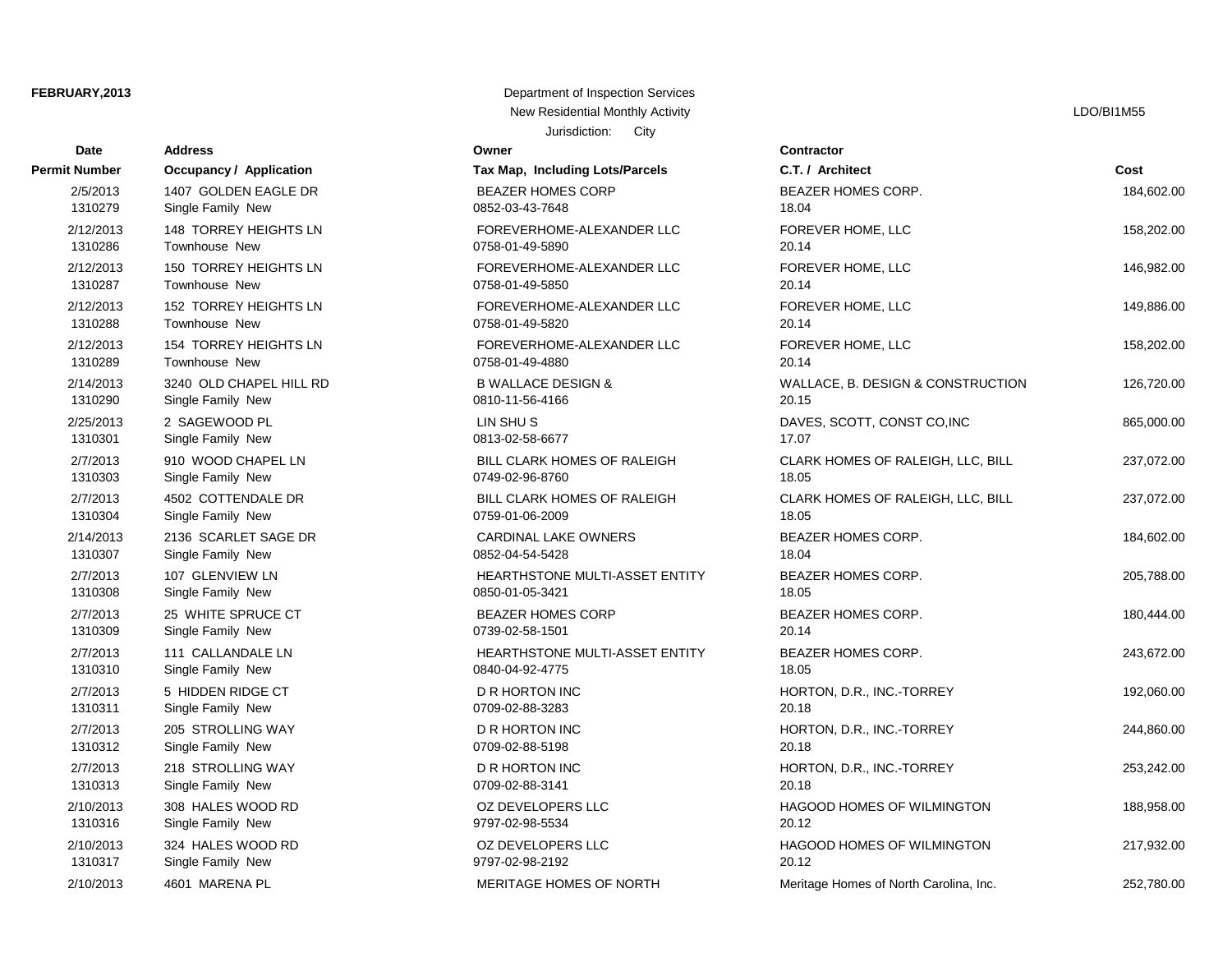| Date          | <b>Address</b>                 | Owner                                 | Contractor      |
|---------------|--------------------------------|---------------------------------------|-----------------|
| Permit Number | <b>Occupancy / Application</b> | Tax Map, Including Lots/Parcels       | C.T. / Arch     |
| 1310323       | Single Family New              | 0709-03-14-4644                       | 20.18           |
| 2/14/2013     | 8 HIDDEN RIDGE CT              | <b>D R HORTON INC</b>                 | HORTON,         |
| 1310365       | Single Family New              | 0709-02-88-3460                       | 20.18           |
| 2/7/2013      | 7 AL ACQUA DR                  | MAIDA VALE LLC                        | Southern D      |
| 1310371       | Single Family New              | 0709-03-13-3000                       | 20.18           |
| 2/7/2013      | 10 CORTONA DR                  | <b>MAIDA VALE LLC</b>                 | Southern D      |
| 1310372       | Single Family New              | 0709-03-03-9005                       | 20.18           |
| 2/21/2013     | 123 VICTORIAN OAKS DR          | STANDARD PACIFIC OF THE               | <b>STANDARI</b> |
| 1310375       | Single Family New              | 0729-01-25-0246                       | 20.11           |
| 2/21/2013     | 143 VICTORIAN OAKS DR          | STANDARD PACIFIC OF THE               | <b>STANDARI</b> |
| 1310376       | Single Family New              | 0729-01-15-4009                       | 20.11           |
| 2/14/2013     | 15 BARONET CT                  | STANDARD PACIFIC OF THE               | <b>STANDARI</b> |
| 1310377       | Single Family New              | 0729-01-15-1234                       | 20.11           |
| 2/15/2013     | 4602 MYRA GLEN PL              | MERITAGE HOMES OF NORTH               | Meritage H      |
| 1310383       | Single Family New              | 0709-03-14-4163                       | 20.18           |
| 2/14/2013     | 325 WINDRUSH LN                | HEARTHSTONE MULTI-ASSET ENTITY        | <b>BEAZER H</b> |
| 1310384       | Single Family New              | 0840-04-93-5109                       | 18.05           |
| 2/14/2013     | 16 WHITE SPRUCE CT             | <b>BEAZER HOMES CORP</b>              | <b>BEAZER H</b> |
| 1310385       | Single Family New              | 0739-02-58-3614                       | 20.14           |
| 2/15/2013     | 156 TORREY HEIGHTS LN          | <b>FOREVERHOME LLC</b>                | <b>FOREVER</b>  |
| 1310389       | Townhouse New                  | 0758-01-49-4801                       | 20.14           |
| 2/15/2013     | <b>158 TORREY HEIGHTS LN</b>   | <b>FOREVERHOME LLC</b>                | <b>FOREVER</b>  |
| 1310390       | Townhouse New                  | 0758-01-49-3871                       | 20.14           |
| 2/15/2013     | 160 TORREY HEIGHTS LN          | <b>FOREVERHOME LLC</b>                | <b>FOREVER</b>  |
| 1310391       | Townhouse New                  | 0758-01-49-3832                       | 20.14           |
| 2/15/2013     | 162 TORREY HEIGHTS LN          | <b>FOREVERHOME LLC</b>                | <b>FOREVER</b>  |
| 1310392       | Townhouse New                  | 0758-01-49-2893                       | 20.14           |
| 2/21/2013     | 4505 MARENA PL                 | MERITAGE HOMES OF NORTH               | Meritage H      |
| 1310418       | Single Family New              | 0709-03-14-5811                       | 20.18           |
| 2/20/2013     | 325 HOLLY BLOSSOM DR           | LENNAR CAROLINAS LLC                  | Lennar Car      |
| 1310420       | Single Family New              | 0860-01-06-3269                       | 18.05           |
| 2/25/2013     | 2217 TANNERS MILL DR           | LENNAR CAROLINAS LLC                  | Lennar Car      |
| 1310421       | Single Family New              | 0840-02-96-7339                       | 18.05           |
| 2/25/2013     | 908 SOUTH BEND DR              | <b>TOLL NC LP</b>                     | <b>TOLL BRO</b> |
| 1310422       | Single Family New              | 0717-02-65-1461                       | 20.12           |
| 2/21/2013     | 354 CALLANDALE LN              | <b>HEARTHSTONE MULTI-ASSET ENTITY</b> | <b>BEAZER H</b> |
| 1310431       | Single Family New              | 0850-03-04-1341                       | 18.05           |

**FEBRUARY, 2013** Department of Inspection Services New Residential Monthly Activity Later and Activity LDO/BI1M55

Jurisdiction: City

**Permit Number Occupancy / Application Tax Map, Including Lots/Parcels C.T. / Architect Cost** 2/14/2013 8 HIDDEN RIDGE CT D R HORTON INC HORTON, D.R., INC.-TORREY 246,510.00 MAIDA VALE LLC **2000.00** 282,000.00 MAIDA VALE LLC **2003** 2013 2014 10 Couthern Distinctive Homes, LLC 378,520.00 2/21/2013 123 VICTORIAN OAKS DR STANDARD PACIFIC OF THE STANDARD PACIFIC OF THE CAROLINAS,LLC 248,424.00 STANDARD PACIFIC OF THE STANDARD PACIFIC OF THE CAROLINAS, LLC 213,444.00 STANDARD PACIFIC OF THE STANDARD PACIFIC OF THE CAROLINAS, LLC 248,424.00 MERITAGE HOMES OF NORTH Meritage Homes of North Carolina, Inc. 276,672.00 124,304.00 BEAZER HOMES CORP. 194,304.00 BEAZER HOMES CORP. 2/163,350.00 BEAZER HOMES CORP BEAZER HOMES CORP. POREVERHOME LLC TOREVER HOME, LLC TOREVER HOME, LLC 2/15/2013 158 TORREY HEIGHTS LN FOREVERHOME LLC FOREVER HOME, LLC 149,952.00 POREVERHOME LLC TORREVER HOME, LLC TOREVER HOME, LLC 2/15/2013 162 TORREY HEIGHTS LN FOREVERHOME LLC FOREVER HOME, LLC 156,420.00 MERITAGE HOMES OF NORTH Meritage Homes of North Carolina, Inc. 309,606.00 2/20/2013 325 HOLLY BLOSSOM DR LENNAR CAROLINAS LLC Lennar Carolinas, LLC 179,718.00 2/252,130.00 Lennar Carolinas, LLC 2013 22,130.00 Lennar Carolinas, LLC 2/25/2013 908 SOUTH BEND DR TOLL NC LP TOLL BROTHERS OF NC II, INC. 249,480.00 2/21/2013 354 CALLANDALE LN HEARTHSTONE MULTI-ASSET ENTITY BEAZER HOMES CORP. 210,606.00